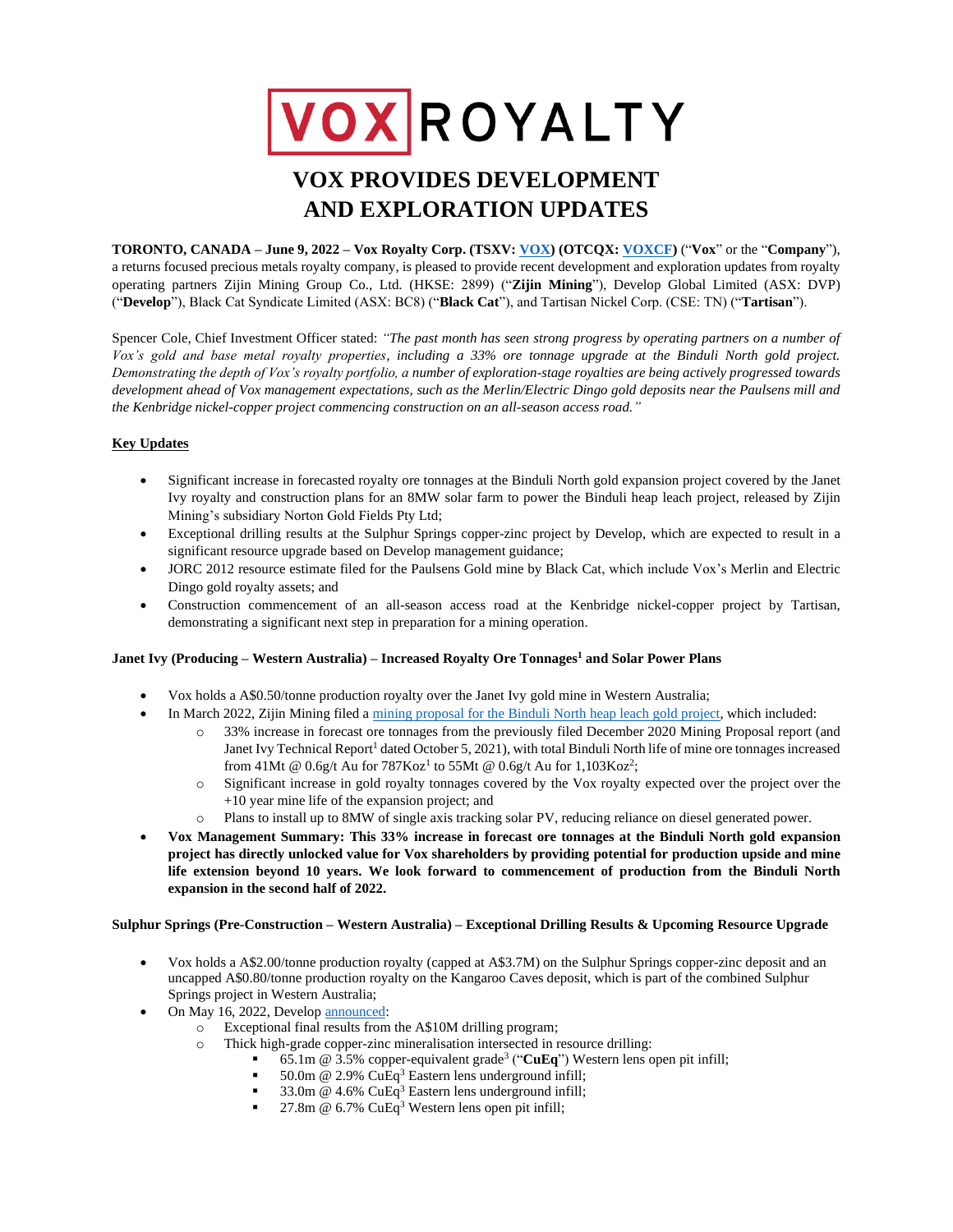- 23.0m  $@$  5.2% CuEq<sup>3</sup> Western lens underground infill;
- o High-grade hangingwall zinc mineralisation expanded further with results including:
	- 11.7m @ 26.7% Zn & 148 g/t, including 3.7m @ 51.9% Zn & 385g/t Ag;
		- 25.0m @ 8.9% Zn & 39.6 g/t Ag;
- o Exploration drilling continues to intersect thick zones of high-grade mineralisation: 23.0m @ 2.6% Cu; and
- o A resource update for Sulphur Springs is scheduled for release in the September 2022 quarter.
- **Vox Management Summary: These copper and zinc drilling results are some of the highest-grade intersections in the history of the feasibility-stage Sulphur Springs project. Vox management is confident that the upcoming resource update in the September 2022 quarter is likely to further support a near-term construction decision.**

# **Merlin and Electric Dingo (Exploration – Western Australia) – JORC Resource Release & Open Pit Potential**

- Vox holds a 0.75% gross revenue royalty (>250koz cumulative production) over the Merlin gold deposit, and a 1.75% gross revenue royalty (>250koz cumulative production hurdle that is combined with the Ashburton gold royalty) over the Electric Dingo gold deposit. Both royalties form part of the Paulsens gold operation in Western Australia;
- On May 25, 2022, Black Cat [announced:](https://www.marketscreener.com/quote/stock/BLACK-CAT-SYNDICATE-LIMIT-39040717/news/Black-Cat-Syndicate-Coyote-Paulsens-High-Grade-JORC-Resources-Confirmed-40534716/)
	- o Total high-grade JORC 2012-compliant resources at Paulsens have been confirmed as expected;
	- o Due diligence expectations were met at Paulsens where Mt Clements, Merlin and Electric Dingo deposits were converted to JORC 2012-compliant resources;
	- o These three deposits all have the potential to provide open pit material into the Paulsens processing facility; and
	- o There is high potential to grow all resources.
- **Vox Management Summary: Since acquiring the Paulsens mine in April 2022, new operator Black Cat has reprioritised the royalty-linked Merlin and Electric Dingo gold deposits as potential sources of open pit material for the existing Paulsens processing facility. We look forward to future updates from Black Cat on these deposits with potential for them to be fast-tracked into production via the existing processing facility.**

## **Kenbridge (PEA – Canada) – Construction Commencement for All-Season Access Road**

- Vox holds a 1% net smelter return royalty on part of the Kenbridge nickel-copper project in Canada, which is subject to a full buyback right for C\$1.5M in favour of Tartisan;
- On May 25, 2022, Tartisa[n announced](https://www.juniorminingnetwork.com/junior-miner-news/press-releases/1443-cse/tn/121870-tartisan-nickel-corp-commences-construction-on-all-season-access-road-for-the-kenbridge-nickel-project-kenora-mining-district-northwestern-ontario.html) that:
	- o It has commenced construction on an all-season road into the project;
		- It has received the necessary work permit from the Ministry of Northern Development, Mines, Natural Resources and Forestry to conduct the road maintenance and all necessary upgrades, including brushing, ditching, graveling and installing culverts; and
		- o CEO Mark Appleby commented: "*All-season access for the Kenbridge Nickel Project is a significant next step in preparation for a mining operation and we are pleased to have a full team engaged in road construction. The ability to have fuel, utility and construction vehicles able to drive into the Kenbridge mining camp via the Kenbridge Nickel Project access road is game changing. Construction completion is anticipated by September 2022."*
- **Vox Management Summary: The commencement of construction of an all-season road is a key long-lead item towards preparing for a mining operation at the Kenbridge nickel-copper project. Recent strength in nickel prices have increased the potential for this Canadian project to be advanced forward into development.**

# **Transaction Update**

## **El Molino (Peru)**

*Originally announced on April 26, 2022*

Vox is pleased to announce that it has completed the acquisition of Terrace Gold Pty Ltd's ("**Terrace Gold**") rights and interests in an agreement with Lumina Copper S.A.C, which includes the right to receive the El Molino 0.5% NSR royalty in Peru. On April 26, 2022, Vox entered into a sale and purchase agreement with Terrace Gold, a subsidiary of hearing aid technology company Nuheara Limited. The April 26, 2022 agreement was subsequently amended and restated on June 7, 2022. The upfront consideration issued to Terrace Gold was 17,959 common shares of the Company. A further payment of US\$450,000 is payable in cash following the registration of the El Molino royalty rights on the applicable mining title in Peru and the satisfaction of other customary conditions.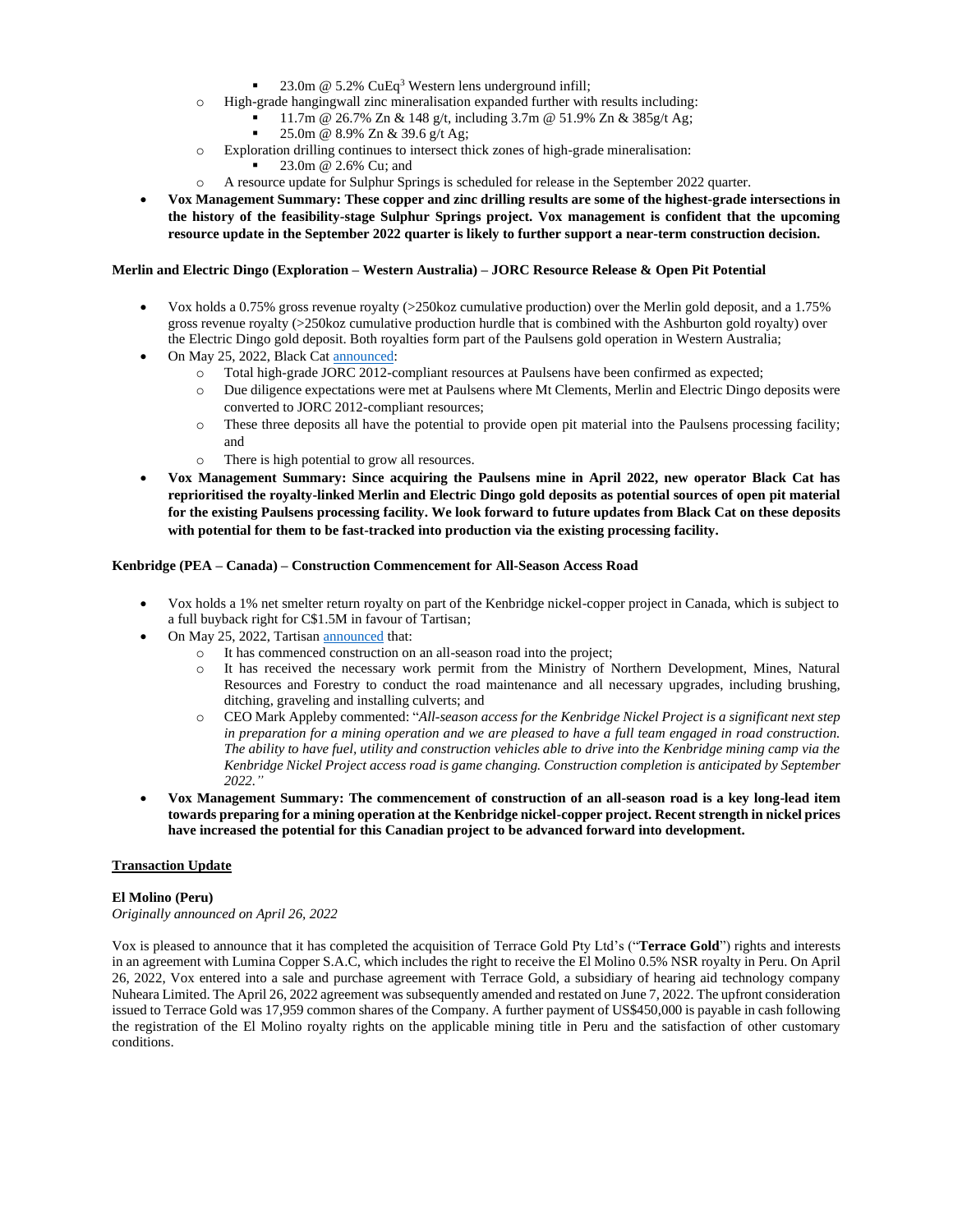## **Qualified Person**

Timothy J. Strong, MIMMM, of Kangari Consulting LLC and a "Qualified Person" under NI 43-101, has reviewed and approved the scientific and technical disclosure contained in this press release.

#### **About Vox**

Vox is a returns focused precious metals royalty company with a portfolio of over 50 royalties and streams spanning eight jurisdictions. The Company was established in 2014 and has since built unique intellectual property, a technically focused transactional team and a global sourcing network which has allowed Vox to target the highest risk-adjusted returns in the mining royalty sector. Since the beginning of 2020, Vox has announced over 20 separate transactions to acquire over 45 royalties.

Further information on Vox can be found at [www.voxroyalty.com.](http://www.voxroyalty.com/) 

For further information contact:

| Spencer Cole             | Kyle Floyd              |
|--------------------------|-------------------------|
| Chief Investment Officer | Chief Executive Officer |
| spencer@voxroyalty.com   | info@voxrowaltv.com     |

#### **Cautionary Note Regarding Forward Looking Information**

*This news release contains certain forward-looking statements. Any statements that express or involve discussions with respect to predictions, expectations, beliefs, plans, projections, objectives, assumptions or future events or performance (often, but not always, using words or phrases such as "expects" or "does not expect", "is expected", "anticipates" or "does not anticipate" "plans", "estimates" or "intends" or stating that certain actions, events or results " may", "could", "would", "might" or "will" be taken, occur or be achieved) are not statements of historical fact and may be "forward-looking statements".* 

*The forward-looking statements and information in this press release include, but are not limited to, summaries of operator updates provided by management and the potential impact on the Company of such operator updates, statements regarding expectations for the timing of commencement of development, construction at and/or resource production from various mining projects, expectations regarding the size, quality and exploitability of the resources at various mining projects, future operations and work programs of Vox's mining operator partners, the receipt of future royalty payments derived from various royalty assets of Vox, anticipated future cash flows and future financial reporting by Vox, and requirements for and operator ability to receive regulatory approvals.* 

*Forward-looking statements and information are based on forecasts of future results, estimates of amounts not yet determinable and assumptions that, while believed by management to be reasonable, are inherently subject to significant business, economic and competitive uncertainties and contingencies. Forward-looking statements and information are subject to various known and unknown risks and uncertainties, many of which are beyond the ability of Vox to control or predict, that may cause Vox's actual results, performance or achievements to be materially different from those expressed or implied thereby, and are developed based on assumptions about such risks, uncertainties and other factors set out herein, including but not limited to: the requirement for regulatory approvals and third party consents, the impact of general business and economic conditions, the absence of control over the mining operations from which Vox will receive royalties, including risks related to international operations, government relations and environmental regulation, the inherent risks involved in the exploration and development of mineral properties; the uncertainties involved in interpreting exploration data; the potential for delays in exploration or development activities; the geology, grade and continuity of mineral deposits; the impact of the COVID-19 pandemic; the possibility that future exploration, development or mining results will not be consistent with Vox's expectations; accidents, equipment breakdowns, title matters, labor disputes or other unanticipated difficulties or interruptions in operations; fluctuating metal prices; unanticipated costs and expenses; uncertainties relating to the availability and costs of financing needed in the future; the inherent uncertainty of production and cost estimates and the potential for unexpected costs and expenses, commodity price fluctuations; currency fluctuations; regulatory restrictions, including environmental regulatory restrictions; liability, competition, loss of key employees and other related risks and uncertainties.* 

*Vox has assumed that the material factors referred to in the previous paragraph will not cause such forward looking statements and information to differ materially from actual results or events. However, the list of these factors is not exhaustive and is subject to change and there can be no assurance that such assumptions will reflect the actual outcome of such items or factors. The forward-looking information contained in this press release represents the expectations of Vox as of the date of this press release and, accordingly, is subject to change after such date. Readers should not place undue importance on forward looking information*